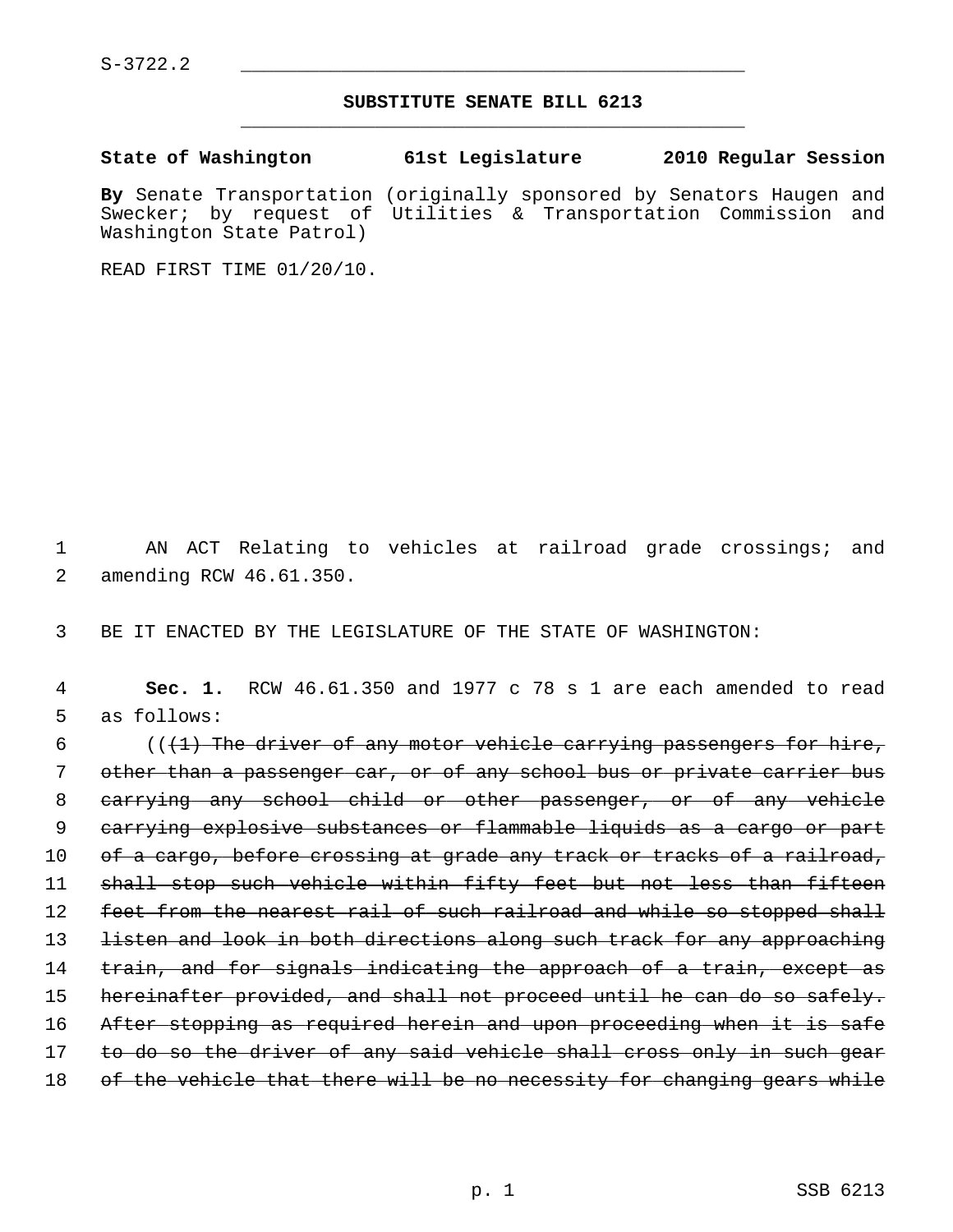traversing such crossing, and the driver shall not shift gears while 2 crossing the track or tracks.  $(2)$  This section shall not apply at: (a) Any railroad grade crossing at which traffic is controlled by 5 a police officer or a duly authorized flagman; (b) Any railroad grade crossing at which traffic is regulated by a 7 traffic control signal; 8 (c) Any railroad grade crossing protected by crossing gates or an alternately flashing light signal intended to give warning of the 10 approach of a railroad train; (d) Any railroad grade crossing at which an official traffic 12 control device as designated by the utilities and transportation commission pursuant to RCW 81.53.060 gives notice that the stopping 14 requirement imposed by this section does not apply.)) (1)(a) The driver of any of the following vehicles must stop before the stop line, if present, and otherwise within fifty feet but not less than fifteen feet from the nearest rail at a railroad grade crossing unless exempt under subsection (3) of this section: (i) A school bus or private carrier bus carrying any school child 20 or other passenger; (ii) A commercial motor vehicle transporting passengers; (iii) A cargo tank, whether loaded or empty, used for transporting any hazardous material as defined in the hazardous materials regulations of the United States department of transportation in 49 C.F.R. Parts 107 through 180 as it existed on the effective date of this section, or such subsequent date as may be provided by the state patrol by rule, consistent with the purposes of this section. For the purposes of this section, a cargo tank is any commercial motor vehicle designed to transport any liquid or gaseous materials within a tank that is either permanently or temporarily attached to the vehicle or the chassis; (iv) A cargo tank, whether loaded or empty, transporting a commodity under exemption in accordance with United States department of transportation in 49 C.F.R. Part 107, Subpart B as it existed on the effective date of this section, or such subsequent date as may be provided by the state patrol by rule, consistent with the purposes of this section;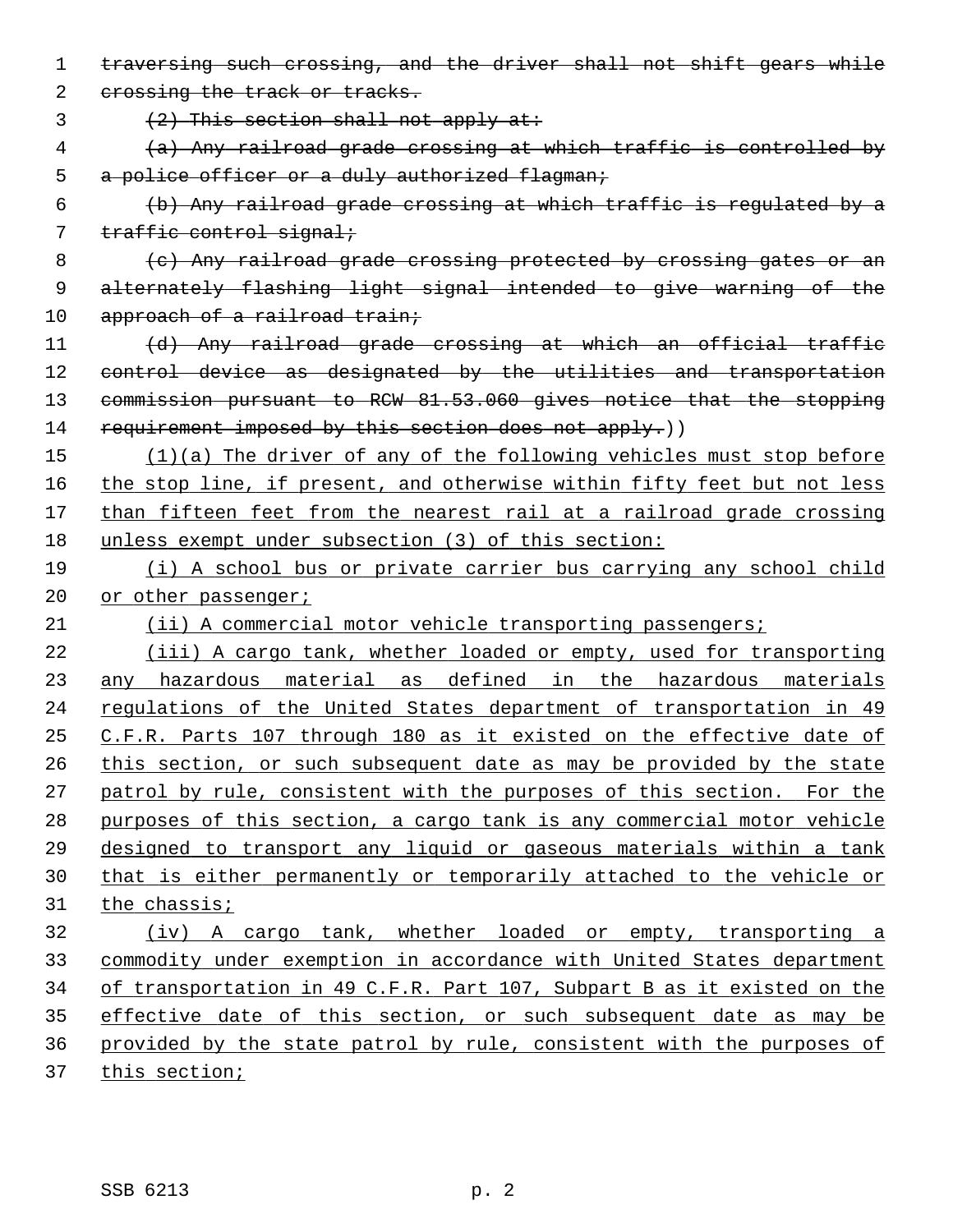| 1  | (v) A cargo tank transporting a commodity that at the time of           |
|----|-------------------------------------------------------------------------|
| 2  | loading has a temperature above its flashpoint as determined by the     |
| 3  | United States department of transportation in 49 C.F.R. Sec. 173.120 as |
| 4  | it existed on the effective date of this section, or such subsequent    |
| 5  | date as may be provided by the state patrol by rule, consistent with    |
| 6  | the purposes of this section; or                                        |
| 7  | (vi) A commercial motor vehicle that is required to be marked or        |
| 8  | placarded with any one of the following classifications by the United   |
| 9  | States department of transportation in 49 C.F.R. Part 172 as it existed |
| 10 | on the effective date of this section, or such subsequent date as may   |
| 11 | be provided by the state patrol by rule, consistent with the purposes   |
| 12 | of this section:                                                        |
| 13 | (A) Division 1.1, Division 1.2, Division 1.3, or Division 1.4;          |
| 14 | (B) Division 2.1, Division 2.2, Division 2.2 oxygen, Division 2.3       |
| 15 | poison gas, or Division 2.3 chlorine;                                   |
| 16 | (C) Division 4.1 or Division 4.3;                                       |
| 17 | (D) Division 5.1 or Division 5.2;                                       |
| 18 | (E) Division 6.1 poison;                                                |
| 19 | (F) Class 3 combustible liquid or Class 3 flammable;                    |
| 20 | $(G)$ Class 7;                                                          |
| 21 | $(H)$ Class 8.                                                          |
| 22 | While stopped, the driver must listen and look in both<br>(b)           |
| 23 | directions along the track for any approaching train and for signals    |
| 24 | indicating the approach of a train. The driver may not proceed until    |
| 25 | he or she can do so safely.                                             |
| 26 | (2) After stopping at a railroad grade crossing and upon proceeding     |
| 27 | when it is safe to do so, the driver must cross only in a gear that     |
| 28 | permits the vehicle to traverse the crossing without changing gears.    |
| 29 | The driver may not shift gears while crossing the track or tracks.      |
| 30 | (3) This section does not apply at any railroad grade crossing          |
| 31 | where:                                                                  |
| 32 | (a) Traffic is controlled by a police officer or flagger.               |
| 33 | (b) A functioning traffic control signal is transmitting a green        |
| 34 | light.                                                                  |
| 35 | The tracks are used exclusively for a streetcar or industrial<br>(c)    |
| 36 | switching purposes.                                                     |
| 37 | (d) The utilities and transportation commission has approved the        |